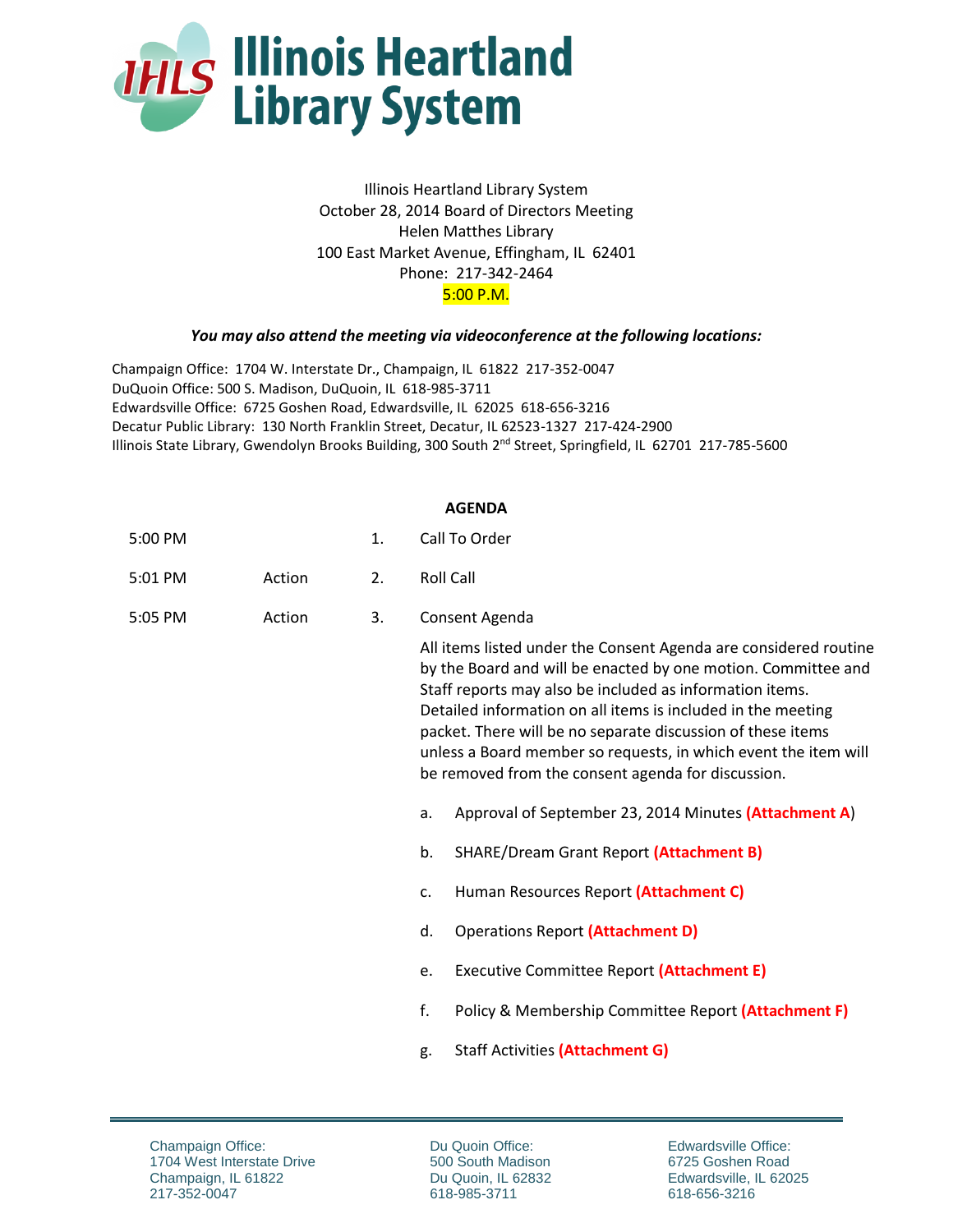| 5:10 PM | Information | 4.  | <b>FOIA Update</b>                                                                                                                                                                                                                                                                  |  |  |
|---------|-------------|-----|-------------------------------------------------------------------------------------------------------------------------------------------------------------------------------------------------------------------------------------------------------------------------------------|--|--|
| 5:15 PM | Information | 5.  | <b>Public Comment</b>                                                                                                                                                                                                                                                               |  |  |
| 5:20 PM | Information | 6.  | Communications                                                                                                                                                                                                                                                                      |  |  |
|         |             | 7.  | <b>Staff Report</b>                                                                                                                                                                                                                                                                 |  |  |
| 5:25 PM | Information |     | Staff Update (Attachment H)<br>a.                                                                                                                                                                                                                                                   |  |  |
| 5:30 PM | Action      |     | b.<br>Secondary Employment - IHLS Staff (This portion of the<br>meeting may be held in executive session pursuant to<br>Section 5 ILCS 120 § 2(c)(1))<br>Personnel (This portion of the meeting may be held in<br>c.<br>executive session pursuant to Section 5 ILCS 120 § 2(c)(1)) |  |  |
| 5:35 PM | Action      |     |                                                                                                                                                                                                                                                                                     |  |  |
| 5:45 PM | Information | 8.  | Illinois State Library Report                                                                                                                                                                                                                                                       |  |  |
| 6:00 PM | Information | 9.  | <b>Grants Report</b>                                                                                                                                                                                                                                                                |  |  |
| 6:05 PM | Information | 10. | Membership Report (Attachment I)                                                                                                                                                                                                                                                    |  |  |
| 6:10 PM | Information | 11. | <b>IT Report</b>                                                                                                                                                                                                                                                                    |  |  |
|         |             | 12. | <b>Committee Reports</b>                                                                                                                                                                                                                                                            |  |  |
| 6:15 PM | Information |     | Personnel<br>a.                                                                                                                                                                                                                                                                     |  |  |
| 6:20 PM | Information |     | Financial<br>b.                                                                                                                                                                                                                                                                     |  |  |
| 6:25 PM | Information |     | Facilities<br>c.                                                                                                                                                                                                                                                                    |  |  |
| 6:30 PM | Information |     | Long Range Planning (Attachment J)<br>d.                                                                                                                                                                                                                                            |  |  |
|         |             | 13. | <b>Unfinished Business</b>                                                                                                                                                                                                                                                          |  |  |
| 6:35 PM | Action      |     | Bylaws - Electronic Meeting Policy (Attachment K)<br>a.                                                                                                                                                                                                                             |  |  |
|         | Action      |     | b.<br>IHLS Personnel Code (Attachment L)                                                                                                                                                                                                                                            |  |  |
|         | Information |     | Response to A&PC Grant (Attachment M)<br>c.                                                                                                                                                                                                                                         |  |  |
|         | Information |     | d.<br><b>Annual Report</b>                                                                                                                                                                                                                                                          |  |  |
|         | Information |     | Audit Update (Attachment N)<br>e.                                                                                                                                                                                                                                                   |  |  |
|         |             | 14. | <b>New Business</b>                                                                                                                                                                                                                                                                 |  |  |
| 6:50 PM | Action      |     | Additional Videoconference Locations (Attachment O)<br>a.                                                                                                                                                                                                                           |  |  |
|         | Action      |     | Appoint Public Library Director to Replace Erin Steinsultz<br>b.                                                                                                                                                                                                                    |  |  |
|         | Information |     | Bylaws - Policy Regarding Write-In (Attachment P)<br>c.                                                                                                                                                                                                                             |  |  |
|         | Action      |     | Reconsideration of SHARE Database Fee (Attachment Q)<br>d.                                                                                                                                                                                                                          |  |  |